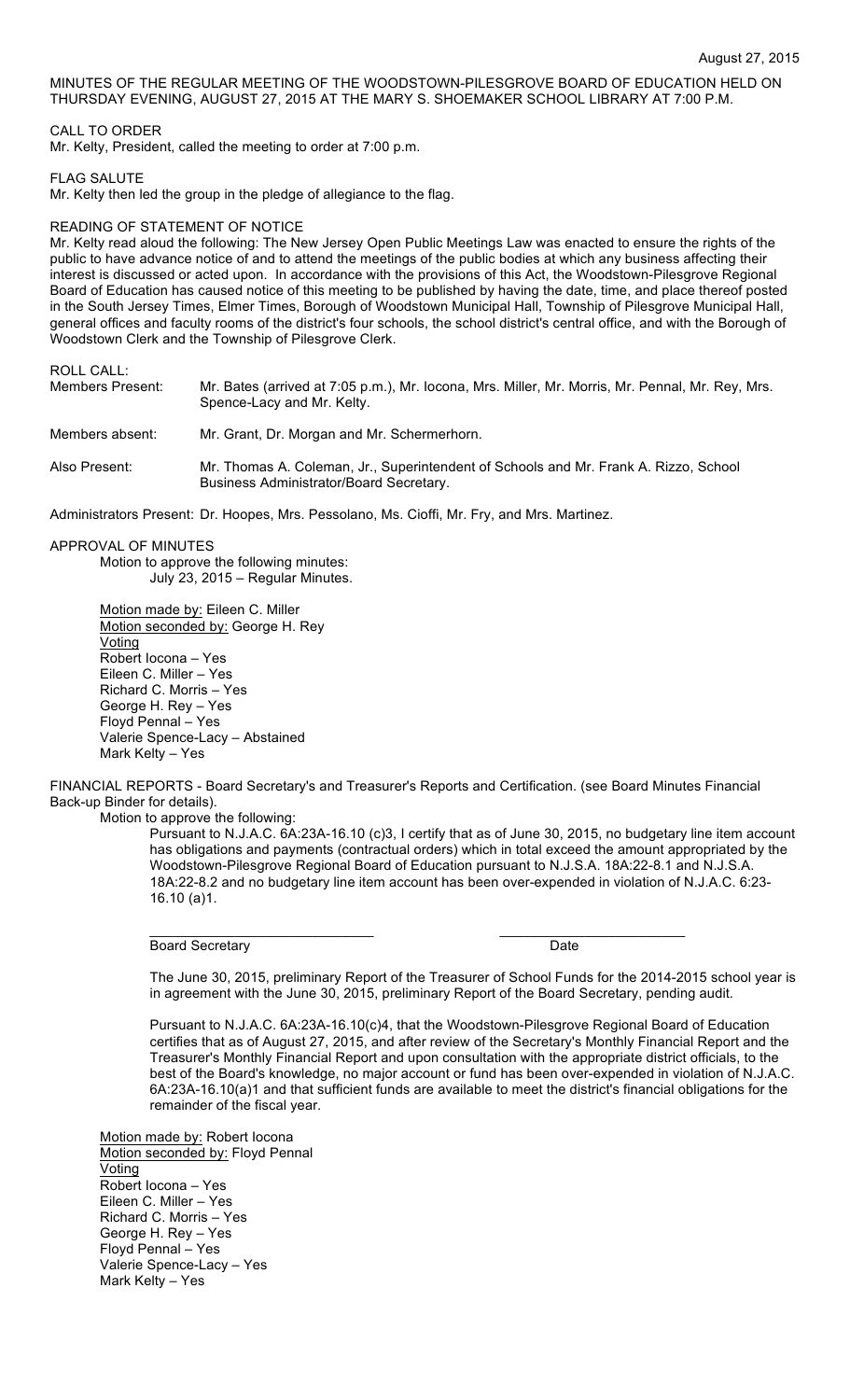#### Bill List.

Motion to approve EFT's for June 2015, additional hand check payments for June 2015, payment list for the month of August 2015.

Motion made by: Floyd Pennal Motion seconded by: Eileen C. Miller Voting Robert Iocona – Abstained Eileen C. Miller – Yes Richard C. Morris – Yes George H. Rey – Yes Floyd Pennal – Yes Valerie Spence-Lacy – Yes Mark Kelty – Yes

### **Transfers**

Motion to approve the transfer of funds as previously approved by the Superintendent pursuant to 18A:22-8.1 for the month of June 2015 (voting not applicable to sending district representatives).

Motion made by: Eileen C. Miller Motion seconded by: Valerie Spence-Lacy Voting Robert Iocona – Yes Eileen C. Miller – Yes George H. Rey – Yes Floyd Pennal – Yes Valerie Spence-Lacy – Yes Mark Kelty – Yes

Mr. Bates joined the meeting at 7:05 p.m.

Additional Financial Reports.

Motion to accept the following reports (voting not applicable to sending district representatives): Student Activities Account and Athletic Account for the month of July 2015. Scholarships for the month of July 2015. Odyssey of the Mind for the months of June and July 2015. Cafeteria report for the month of June 2015. Woodstown Community School report for the month of July 2015.

Motion made by: Eileen C. Miller Motion seconded by: Floyd Pennal **Voting** Patrick Bates – Yes Robert Iocona – Yes Eileen C. Miller – Yes George H. Rey – Yes Floyd Pennal – Yes Valerie Spence-Lacy – Yes Mark Kelty – Yes

AUDIENCE PARTICIPATION – Mr. Ken Braxton of Woodstown and Mr. Jim Rowe of Mannington representing the NAACP spoke in regard to minority hiring and curriculum concerns.

EDUCATIONAL PROGRAMS COMMITTEE REPORT AND RECOMMENDATIONS -- Mrs. Eileen Miller, Chairperson Motion to approve the following District and High School items: 2015-2016 fall and winter athletic schedules.

> Ratification of holding tennis practices during the week of August 17-21 and August 25, 2015, at Cumberland Regional High School due to the re-surfacing of our tennis courts.

> Acceptance of students into the Twilight Program for the 2015-2016 school year. (see page )

High School field trip as follows: 09/24/15 to location to be determined; Academic League; C. Coombs/J. Sorbello.

Motion made by: Eileen C. Miller Motion seconded by: Valerie Spence-Lacy Voting Patrick Bates – Yes Robert Iocona – Yes Eileen C. Miller – Yes Richard C. Morris – Yes George H. Rey – Yes Floyd Pennal – Yes Valerie Spence-Lacy – Yes Mark Kelty – Yes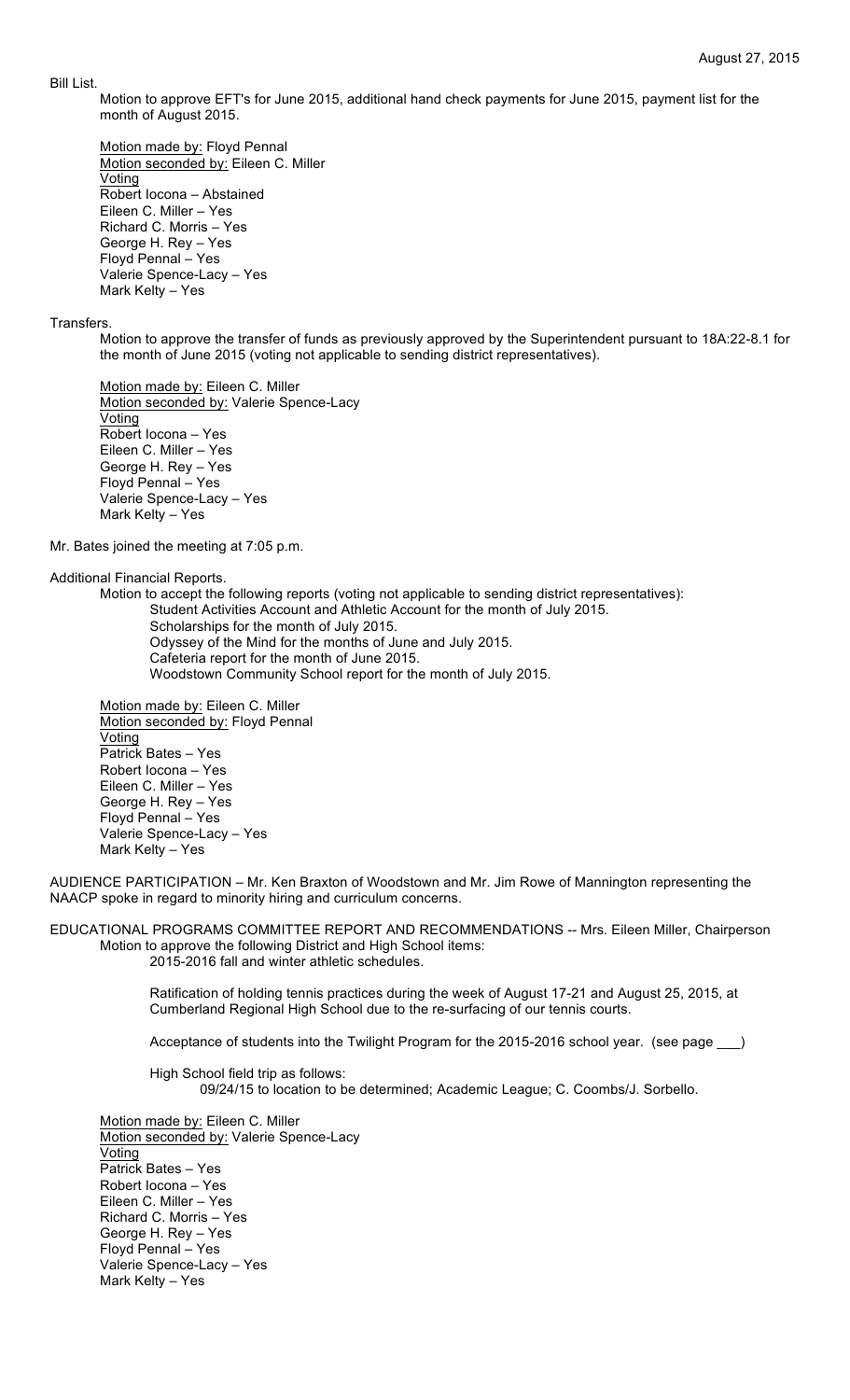Motion to approve the following High School item (voting not applicable to Upper Pittsgrove Township representative):

Participation of Local ID #173821/NJSMART #8422828959 in the Rotary Exchange Program for the 2015-2016 school year, for which the student will travel abroad.

Motion made by: Eileen C. Miller Motion seconded by: Valerie Spence-Lacy Voting Patrick Bates – Yes Robert Iocona – Yes Eileen C. Miller – Yes Richard C. Morris – Yes George H. Rey – Yes Floyd Pennal – Yes Valerie Spence-Lacy – Yes Mark Kelty – Yes

Motion to approve the following District, High School, Middle School, Shoemaker School, and Early Childhood Learning Center items (voting not applicable to sending district representatives):

Approval of the Harassment, Intimidation and Bullying report dated July 2015. (NOTE: This report was acknowledged at the July meeting and must now be approved.)

Request of Sean Fry for his daughter to attend 4th grade at the Shoemaker School for the 2015-2016 school year in accordance with Policy #5118 at an administrative fee of \$7,207.00. The Application for Non-Resident Children of Full-Time Staff Members has been filed with the Superintendent's Office as required.

Approval of the following handbooks for the 2015-2016 school year:

Achieve Guidelines Child Study Team Gifted/Talented Student Identification Guidelines School Health Services Student Personnel Services **Substitute Cafeteria** High School Faculty High School Activity Advisors High School/Middle School Athletic Coaches Middle School Faculty Shoemaker School Faculty

New courses at the Middle School for the 2015-2016 school year as follows: Road to Success (ELA and math class) Introduction to Programming: Drawing and Animation

Revised 2015-2016 school district calendar. (see page \_\_\_)

Motion made by: Eileen C. Miller Motion seconded by: Floyd Pennal **Voting** Patrick Bates – Yes Robert Iocona – Yes Eileen C. Miller – Yes George H. Rey – Yes Floyd Pennal – Yes Valerie Spence-Lacy – Yes Mark Kelty – Yes

POLICY COMMITTEE REPORT AND RECOMMENDATIONS -- Mr. Robert Iocona, Chairperson

- Motion to adopt the following policies on second reading (voting not applicable to sending district representatives): • Policy #4115 -- Supervision. (revised)<br>• Policy #4123 -- Classroom Aides and B
	- Policy #4123 -- Classroom Aides and Paraprofessionals. (revised)
	- Policy #4222 -- Noninstructional Aides. (revised)
	- Policy #5141.21 -- Administering Medication. (revised)
	- Policy #6145.1/6145.2 -- Intramural Competition; Interscholastic Competition. (revised)
	- Policy #9271.1 -- Board Member Use of Internet Social Networks and Other Forms of Electronic Communication. (new)

Motion made by: Floyd Pennal Motion seconded by: Patrick Bates Voting Patrick Bates – Yes Robert Iocona – Yes Eileen C. Miller – Yes George H. Rey – Yes Floyd Pennal – Yes Valerie Spence-Lacy – Yes Mark Kelty – Yes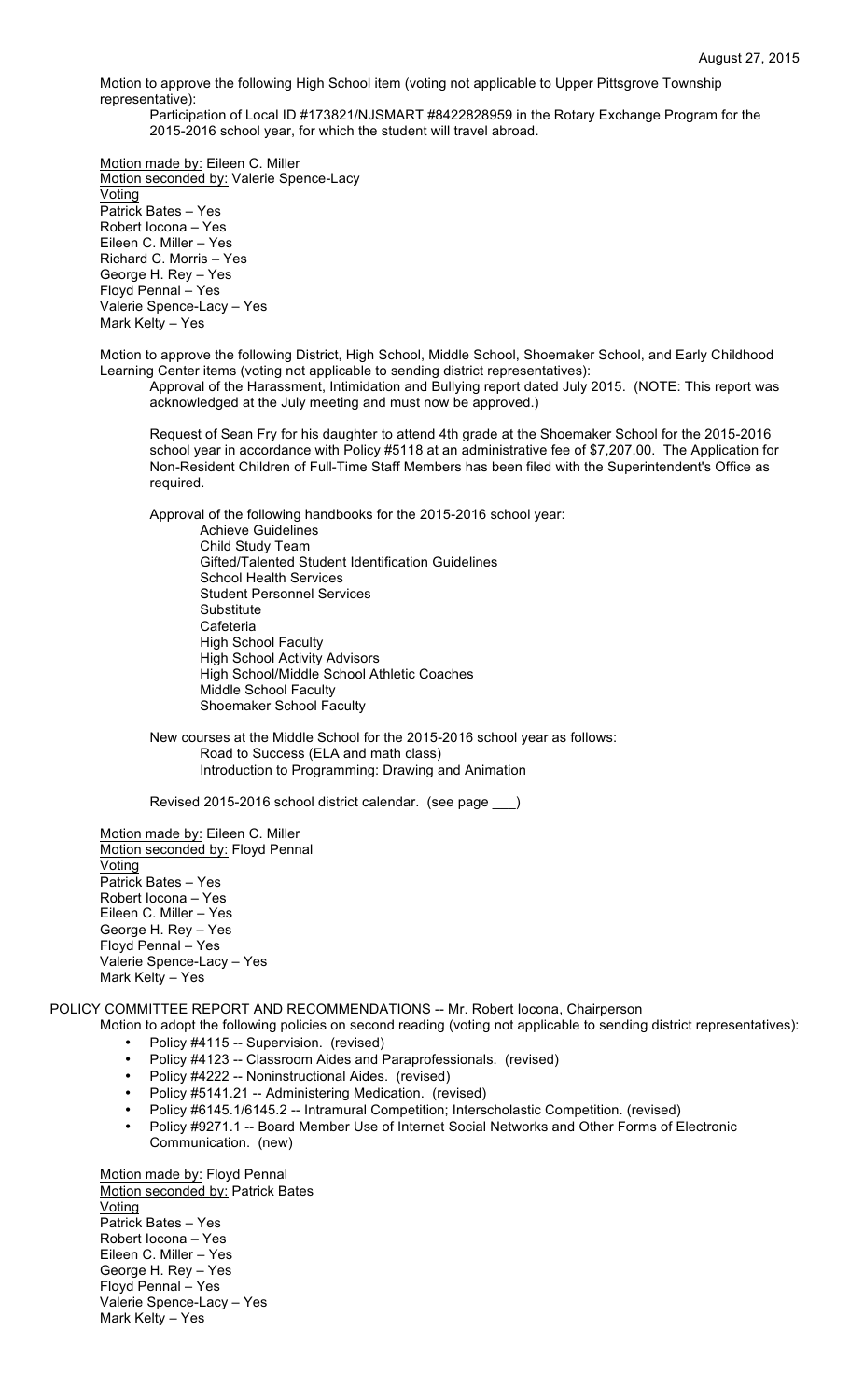PERSONNEL COMMITTEE REPORT AND RECOMMENDATIONS -- Mr. George Rey, Chairperson

Motion to approve the following District, High School, Middle School, Shoemaker School, and Early Childhood Learning Center items as recommended by the Superintendent (voting not applicable to sending district representatives):

Resignation of Katie Bush as English/Language Arts Long-Term Substitute Teacher for Woodstown Middle School effective July 28, 2015. (NOTE: Ms. Bush was appointed at the June 25, 2015, Board meeting as the long-term substitute during Mrs. Collins' maternity leave of absence effective September 2, 2015, through January 15, 2016.) (see page \_\_\_)

Resignation of Gina Buggy as Part-Time Paraprofessional for the Early Childhood Learning Center effective immediately. (see page \_\_)

Resignation of Deborah Hite as Lunchroom Aide for the Shoemaker School effective immediately. (see page \_\_\_)

Approval of the list of district substitutes for the following categories for the 2015-2016 school year: school nurse, educational interpreter, administrative, clerical, cafeteria, custodial, and lunchroom aide for the 2015-2016 school year. (see page \_\_\_)

Addition of the following to the district substitute list effective August 28, 2015, through June 30, 2016:

- Christine Tantum -- clerical substitute.
- Monera Wright -- substitute custodian.
- Elizabeth Aitken -- clerical substitute and substitute lunchroom aide. (NOTE: Ms. Aitken is already on the district substitute list as a substitute teacher and substitute paraprofessional.)
- Gina Buggy -- clerical substitute. (NOTE: Mrs. Buggy resigned from her position as part-time paraprofessional and requested to be added to the district substitute list.)
- Deborah Hite -- clerical substitute and substitute lunchroom aide. (NOTE: Mrs. Hite resigned from her position as lunchroom aide and requested to be added to the district substitute list.)

Professional development requests as follows:

- Lori Raggio to attend the Art Educators of New Jersey "FULL STEAM AHEAD!" conference in Long Branch, NJ, on October 4-6, 2015.
- Eileen Miller, Valerie Spence-Lacy, Thomas Coleman, and Frank Rizzo to attend the NJSBA 2015 Annual Workshop in Atlantic City, NJ, on October 27-29, 2015.

Approval of the following job description:

Twilight Program Administrator, #2132.17.

Resignation of the following athletic coaches for the 2015-2016 school year: (see page )

- Assistant Girls' Soccer Coach: Ashley Rybyinski.
- Assistant Girls' Basketball Coach: Ashleigh Whitmore.

Resignation of Shannon Sheridan as Drama Music Director for the 2015-2016 school year. (see page  $\qquad)$ 

Compensation of 7th period stipends to High School staff for the 2015-2016 school year for the number of days stated per week. (see page

Compensation of 7th period stipends to Middle School staff for the 2015-2016 school year for five days per week. (see page

Volunteers for the High School and Middle School for the 2015-2016 school year. (see page \_\_\_)

Shoemaker School extra-duty appointments for the 2015-2016 school year as follows:

- Jamie Morgan and Beverly Haney -- Morning Duty Monitors.
	- Kathleen Kidder -- Afternoon Duty Monitor.
	- All Shoemaker School Teachers -- Morning Duty Monitor Substitutes and Afternoon Duty Monitor **Substitutes**

Extra support positions for the Shoemaker School for the 2015-2016 school year. (see page \_\_)

College request as follows:

Student teaching request for Christa Simonini, a Drexel University student to be placed with Early Childhood Learning Center teacher Katie DiDio for 30 hours and with Shoemaker School teacher Charlene Grubb for 30 hours effective September 28, 2015.

Extra support positions for the Early Childhood Learning Center for the 2015-2016 school year. (see page \_\_\_)

Appointment of mentor coordinators for the 2015-2016 school year as follows:

- High School: Sondra Hiles.
- Middle School: Jennifer Kelly.
- Shoemaker School: Jean Gallo.

Appointment of Digital Literacy Coaches for the 2015-2016 school year as follows: (NOTE: The coach for the Middle School was approved on June 25, 2015, and the coaches for the Shoemaker School were approved on July 23, 2015.)

- High School: Dina Wolf and Cheryl Levitsky.
- Early Childhood Learning Center: Lisa O'Brien.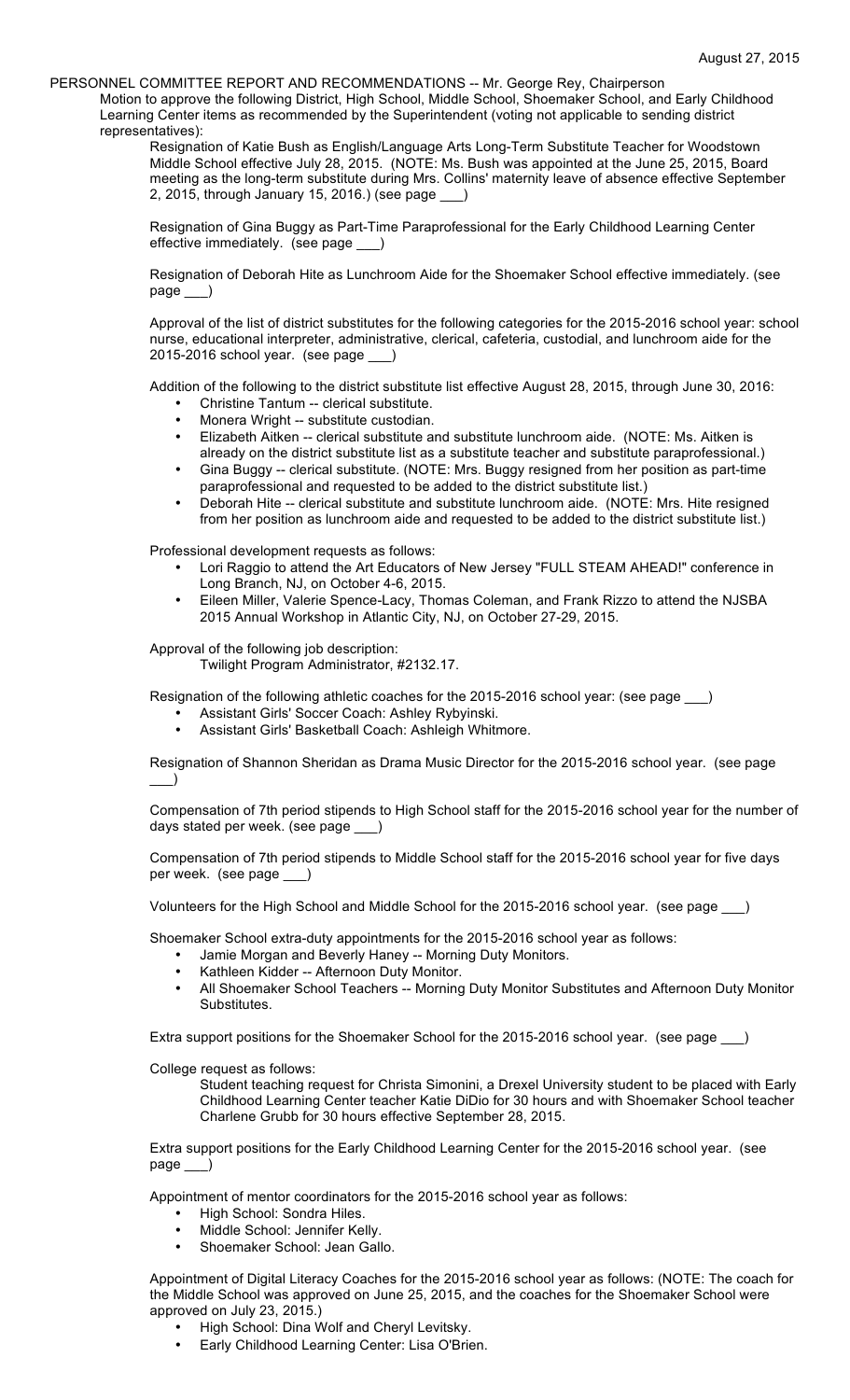Request for extension to medical leave of absence of Betty Crate, Administrative Assistant to the Superintendent, from August 14 to August 28, 2015. (NOTE: At the July 23, 2015, meeting, the Board approved a new medical leave request for Mrs. Crate effective July 27 through August 14, 2015.)

Appointments for the 2015-2016 school year as follows: Affirmative Action Officer: Mr. Sean Fry.

Section 504 Compliance Officers as follows:

- Woodstown High School -- Dr. Scott Hoopes, Principal.<br>• Woodstown Middle School Mrs. Allison Bosselane, Br.
- Woodstown Middle School -- Mrs. Allison Pessolano, Principal.
- Mary S. Shoemaker School -- Ms. Diane Cioffi, Principal.
- William Roper Early Childhood Learning Center -- Mrs. Michele Martinez, Principal.

Harassment, Intimidation and Bullying Coordinator: Mrs. Nannette Hathaway.

Harassment, Intimidation and Bullying Specialists:

- Woodstown High School -- Mr. Joseph Ursino.
- Woodstown Middle School -- Mrs. Kimberly Nelson.
- Mary S. Shoemaker School -- Mrs. Jennifer Hildebrand.
- William Roper Early Childhood Learning Center: Mr. Grant Hildebrand.

Homeless Liaison: Mrs. Michele Martinez.

Emergency Plan and Security Coordinator: Mr. Christopher Snyder.

Americans with Disabilities Act (ADA) and Safety Coordinator: Mr. Frank Rizzo.

Custodian of Records: Mr. Frank Rizzo.

McREL Principal Evaluation Model and Teacher Evaluation Model evaluation tools for the 2015-2016 school year.

Innovation through Observation Pilot Program for the 2015-2016 school year.

Compensation to Shoemaker School staff for participation in the Wilson Reading training sessions during the 2014-2015 school year; compensation shall be at the negotiated rate of \$32.00 per hour for a total of 30 hours per teacher. (see page \_\_\_)

Appointment of mentors for the 2015-2016 school year. (see page \_\_\_)

Motion made by: George H. Rey Motion seconded by: Eileen C. Miller Voting Patrick Bates – Yes Robert Iocona – Yes Eileen C. Miller – Abstained to her professional development request only. George H. Rey – Yes Floyd Pennal – Yes Valerie Spence-Lacy – Abstained to her professional development request only. Mark Kelty – Yes

Motion to approve the following District, High School, Middle School, Shoemaker School, and Early Childhood Learning Center appointments as recommended by the Superintendent (voting not applicable to sending district representatives):

Rebekah Pratta as English/Language Arts Long-Term Substitute Teacher for the Woodstown Middle School effective September 2, 2015, through January 15, 2016, during Mrs. Collins' maternity leave of absence; compensation shall be at the established rate of \$125.00 per day for each day worked, no other **benefits** 

Stephen New as Physical Education and Health Teacher for the Mary S. Shoemaker School effective September 1, 2015, through June 30, 2016, at Master's, Step 5 (\$53,554.00). (replacement for Edward Strozyk who retired)

Julie Filipponi as Special Education Teacher for the William Roper Early Childhood Learning Center and Mary S. Shoemaker School effective September 1, 2015, through June 30, 2016, at Master's, Step 1 (\$53,052.00). (replacement for Justine Asay who was appointed as a 3rd grade teacher)

Lunchroom Aides as listed below for the Mary S. Shoemaker School effective September 1, 2015, through June 30, 2016, at the rate of \$9.21 per hour for 2.5 hours per day:

- Mariann Dell'Arciprete.
- Cathy Koziel.

Richard Senor as Twilight Program Coordinator for the 2015-2016 school year at the rate of \$53.00 per hour for each hour worked. (replacement for Christopher Snyder)

Twilight Program Administrators for the 2015-2016 school year at the rate of \$53.00 per hour for three hours per day (4:00-7:00 pm); only one administrator will work per day. (see page \_\_)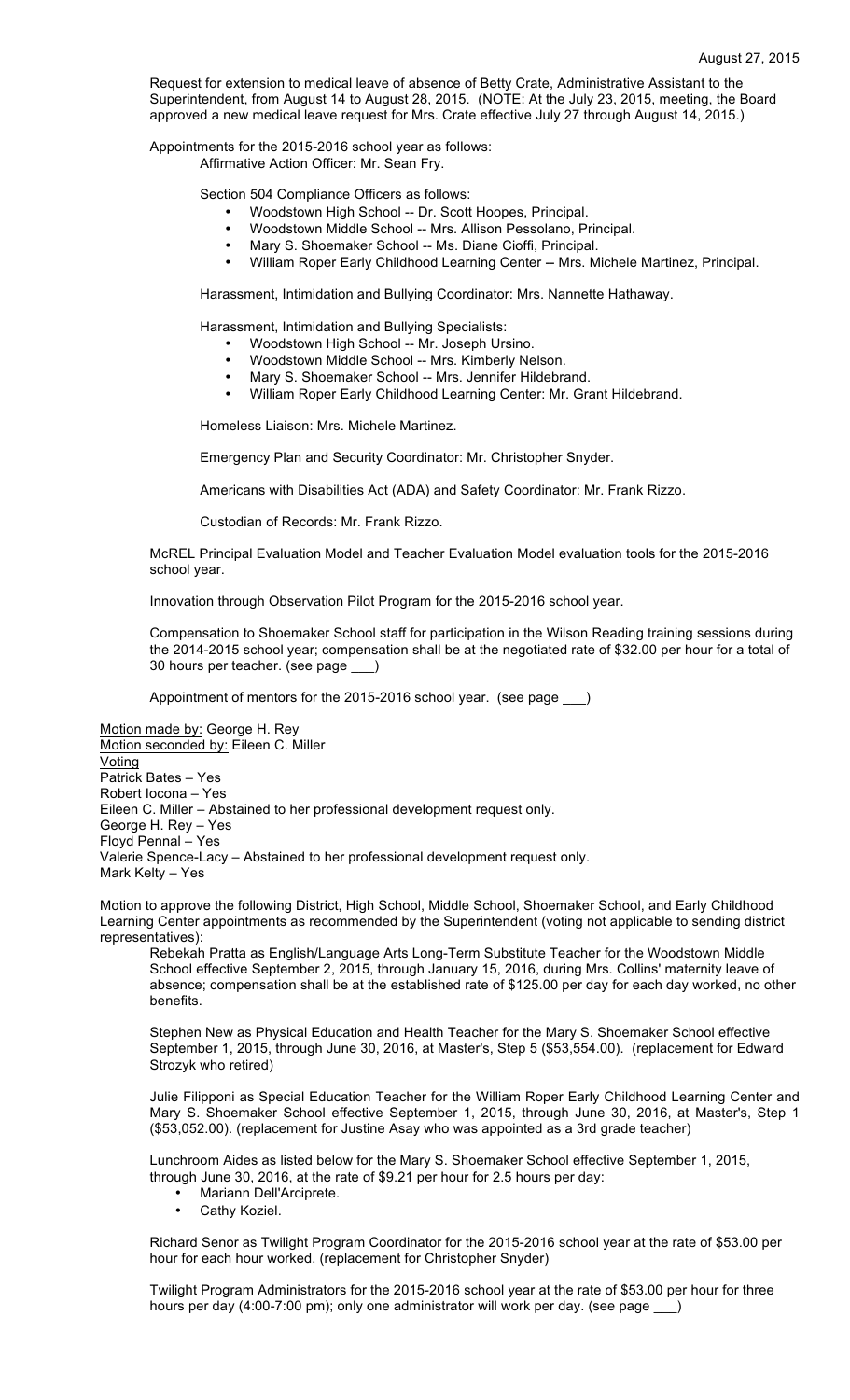Motion made by: George H. Rey Motion seconded by: Eileen C. Miller Voting Patrick Bates – Yes Robert Iocona – Yes Eileen C. Miller – Yes George H. Rey – Yes Floyd Pennal – Yes Valerie Spence-Lacy – Yes Mark Kelty – Yes

Motion to approve the following Middle School item as recommended by the Superintendent (voting not applicable to sending district representatives):

- Middle School extra-duty appointments for the 2015-2016 school year as follows:
	- Karen Lindenmuth -- AM Duty Monitor Substitute.
	- Marianne Wurmbach -- AM Duty Monitor.<br>• Rebekah Pratta -- Road to Success ELA:
	- Rebekah Pratta -- Road to Success ELA Teacher.

Motion made by: George H. Rey Motion seconded by: Eileen C. Miller **Voting** Patrick Bates – Yes Robert Iocona – Yes Eileen C. Miller – Yes George H. Rey – Yes Floyd Pennal – Yes Valerie Spence-Lacy – Yes Mark Kelty – Yes

Motion to approve the following District appointments as recommended by the Superintendent: Michele Eachus as Part-Time Paraprofessional effective September 1, 2015, through June 30, 2016, at Paraprofessional, Step 1 (\$19,239.00), prorated to \$9,620.00 (50%). (replacement for Gina Buggy who resigned)

Deborah Hite as Full-Time Paraprofessional effective September 1, 2015, through June 30, 2016, at Paraprofessional, Step 1 (\$19,239.00). (NOTE: This is a new position due to a new Upper Pittsgrove student.)

Leevon Lacy as Full-Time Paraprofessional effective September 1, 2015, through June 30, 2016, at Paraprofessional, Step 1 (\$19,239.00). (NOTE: This is a new position due to a new district student.)

Ashley Murawski as Long-Term Substitute Paraprofessional effective September 2, 2015, through a date to be determined; compensation shall be at the rate of \$80.00 per day for each day worked, no other benefits. (Kathy Riley's position)

Motion made by: George H. Rey Motion seconded by: Eileen C. Miller **Voting** Patrick Bates – Yes Robert Iocona – Yes Eileen C. Miller – Yes Richard C. Morris – Yes George H. Rey – Yes Floyd Pennal – Yes Valerie Spence-Lacy – Yes Mark Kelty – Yes

Motion to approve the following District and High School items as recommended by the Superintendent: Appointment of Twilight Program staff to the following positions for the 2015-2016 school year at the rates of pay listed:

> Teachers and Counselors -- \$32.00 per hour. Paraprofessionals -- \$12.50 per hour.

Appointment of Dina Strachan as Renaissance Club Advisor for the 2015-2016 school year, a position for which there is no stipend.

Approval of the list of district substitute teachers and substitute paraprofessionals for the 2015-2016 school year. (see page \_

Addition of the following to the district substitute list effective August 28, 2015, through June 30, 2016:

- John Wagner, Jr. -- substitute teacher and substitute paraprofessional.
- Gina Buggy -- substitute teacher and substitute paraprofessional. (NOTE: Mrs. Buggy resigned from her position as part-time paraprofessional and requested to be added to the district substitute list.)
- Deborah Hite -- substitute paraprofessional. (NOTE: Mrs. Hite resigned from her position as lunchroom aide and requested to be added to the district substitute list.)

Appointment of Elizabeth DiRusso as Assistant Girls' Soccer Coach, Step 1, for the 2015-2016 school year.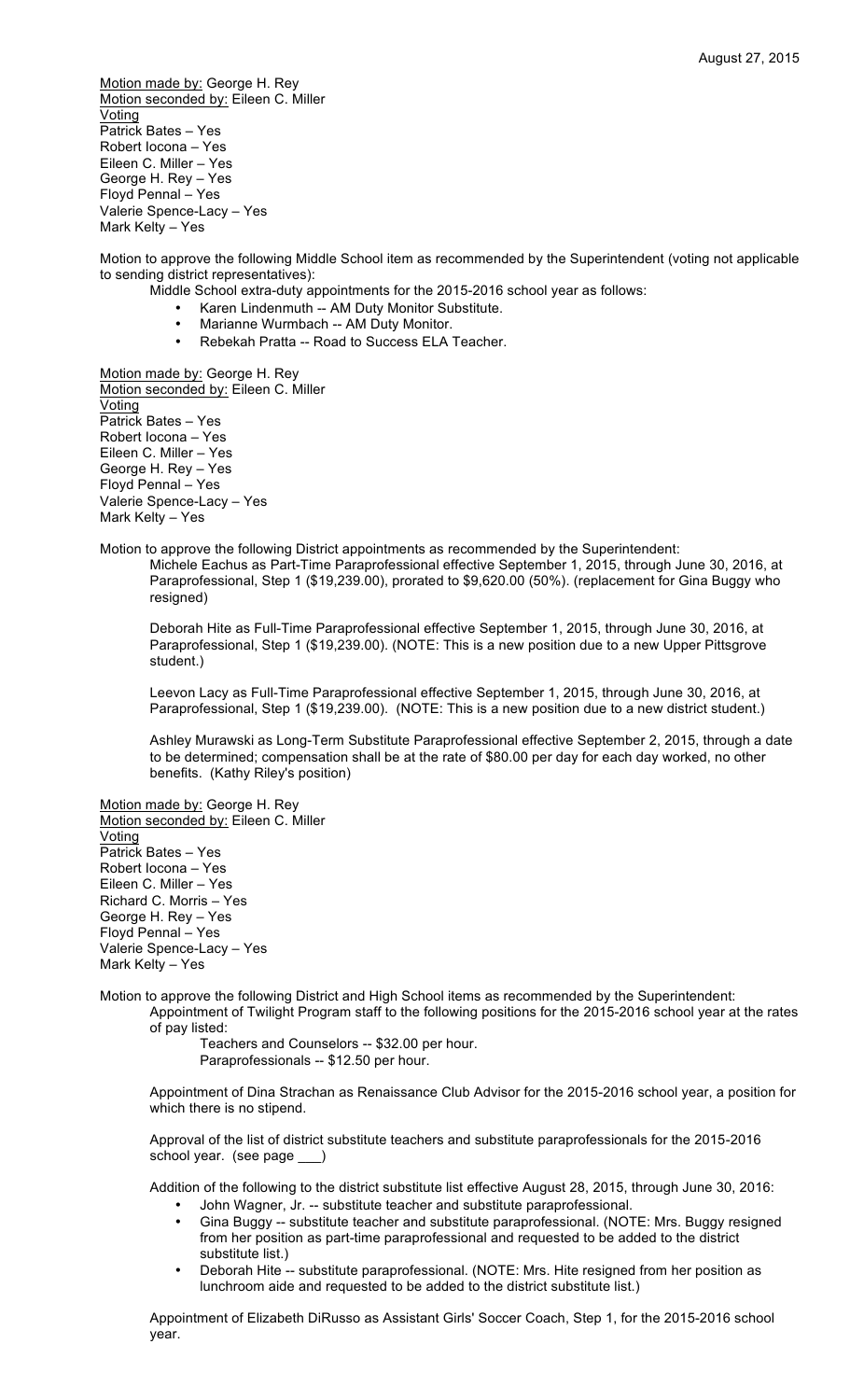Appointment of staff to High School extra-duty positions for the 2015-2016 school year. (see page )

Motion made by: George H. Rey Motion seconded by: Eileen C. Miller **Voting** Patrick Bates – Yes Robert Iocona – Yes Eileen C. Miller – Yes Richard C. Morris – Yes George H. Rey – Yes Floyd Pennal – Yes Valerie Spence-Lacy – Yes Mark Kelty – Yes

FINANCE/FACILITIES/TRANSPORTATION COMMITTEE REPORT AND RECOMMENDATIONS -- Mr. Hue Grant, **Chairperson** 

Motion to approve the following District and School-Level items (voting not applicable to sending district representatives):

Contract with State of New Jersey, Department of Human Services, Commission for the Blind and Visually Impaired for elementary student (NJSmart #7676025570) in the amount of \$1,900.00 for the 2015-2016 school year.

Textbooks to be placed on the New Jersey Department of Education Textbook Sharing website. (Note: Books older than 10 years can not be placed on the website and will be discarded.) (see page \_\_\_)

Contract with Salem County Special Services School District for Extended School Year beginning July 6, 2015 through August 13, 2015 for high school student (NJSmart #9109473166) in the amount of \$4,310.00 plus a 1:1 aide in the amount of \$3,200.00 and for middle school student (NJSmart #3458309534) in the amount of \$4,310.00.

Change order increase for SJTP in the amount of \$51,822.20 for High/Middle/Shoemaker partial roof and HVAC replacement. (see page \_\_\_)

Donation to the William Roper Early Childhood Learning Center from William and Janet Roper in the amount of \$2,000.00.

Transportation affiliation agreement with Oldmans Township School District for route WHS1 to transport Woodstown High/Middle School students to and from school at \$222.00 per student for 25 students, not to exceed 35 students, at a total cost to the district of \$5,550.00 for the 2015-2016 school year.

Renewal of district transportation contracts with B.R. Williams, Inc., for the 2015-2016 school year at a CPI of 1.34%. (see page \_\_\_)

Authorization for submission of the Perkins Secondary Consolidated application for Fiscal Year 2016, and acceptance of the grant award funds in the amount of \$7,213.00 upon subsequent approval of the FY 2016 Perkins Secondary Consolidated application.

NCLB Title I and Title II Part A salary charge-off's. (see page \_\_\_)

Motion made by: Patrick Bates Motion seconded by: Eileen C. Miller **Voting** Patrick Bates – Yes Robert Iocona – Yes Eileen C. Miller – Yes George H. Rey – Yes Floyd Pennal – Yes Valerie Spence-Lacy – Yes Mark Kelty – Yes

# OLD BUSINESS ITEMS - None

### NEW BUSINESS ITEMS

Motion to approve the 2015-2016 District Goals (voting not applicable to sending district representatives). (see page \_\_\_)

Motion made by: Patrick Bates Motion seconded by: George H. Rey **Voting** Patrick Bates – Yes Robert Iocona – Yes Eileen C. Miller – Yes George H. Rey – Yes Floyd Pennal – Yes Valerie Spence-Lacy – Yes Mark Kelty – Yes

# OTHER REPORTS

President -- Mr. Kelty wished administration a happy end of summer and good luck for school year.